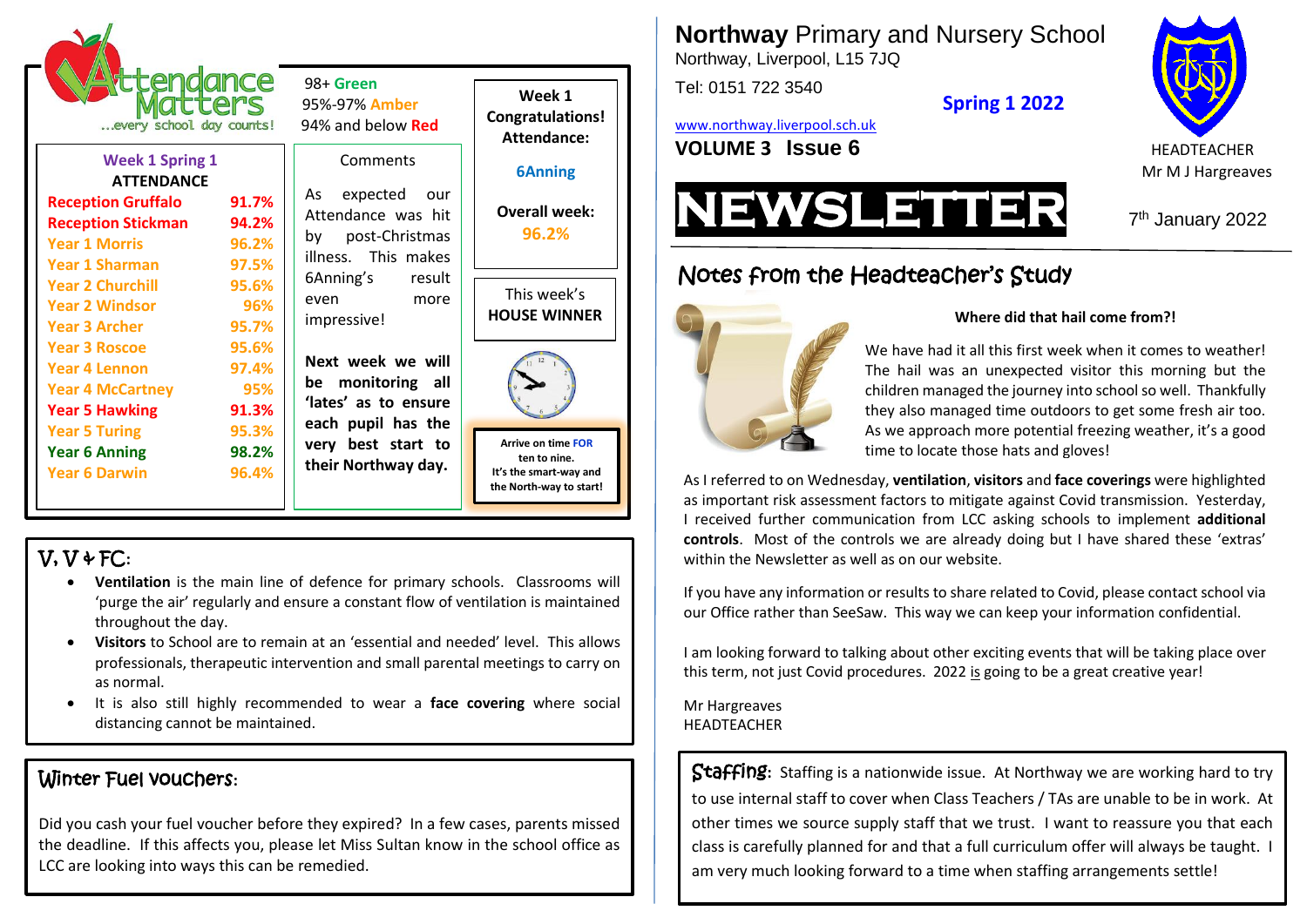#### Risk Assessment measures:

| <b>Mitigation of Risk</b>                                                      | Extra 'Northway' information                                                    |
|--------------------------------------------------------------------------------|---------------------------------------------------------------------------------|
| Handwashing / hand sanitizing to take place                                    | Each time children exit/enter the classroom they are                            |
| upon entry to class.                                                           | requested to wash or use the hand sanitiser. This is                            |
|                                                                                | current practice.                                                               |
| Senior leadership to have regular oversight                                    | Key Stage Leads to monitor ventilation in their                                 |
| of ventilation to<br>ensure<br>areas<br>are<br>well                            | departments. Windows to be fully opened when the                                |
| ventilated.                                                                    | children are not in the room. Widows to be left ajar                            |
|                                                                                | whenever practicable. Classroom doors to be left                                |
|                                                                                | open during the day.<br>Cloakroom doors to be                                   |
|                                                                                | wedged open when the children are using the room<br>and closed afterwards.      |
| Enhanced cleaning in schools.                                                  | Maintain the current enhanced cleaning structure.                               |
|                                                                                |                                                                                 |
| Twice weekly Testing for staff.<br>Limit movement of non-teaching / classroom- | Current practice.<br>Plan for staff who work in different classroom.            |
| based staff where possible                                                     |                                                                                 |
| Assemblies to take place virtually. Where in                                   | Assemblies to continue daily on Zoom. Zoom to be                                |
| person assemblies are essential, children are in                               | broadcast into Classrooms, rather than Spanish                                  |
| class groups, adequate spacing is available                                    | Steps, LRC and Hall.                                                            |
| between groups, and ventilation is good.                                       |                                                                                 |
| Risk assess onsite activities such as singing and                              | Clarinets already taught in smaller groups.<br>Any                              |
| wind instruments. Revert to June guidance if                                   | group singing to take place in classrooms where                                 |
| they are taking place. This includes children                                  | ventilation is of a high quality.                                               |
| being 2m apart or back-to-back, and in areas of                                |                                                                                 |
| good ventilation.                                                              |                                                                                 |
| Risk assess school trips. Consider location,                                   | Outdoor school trips are safe to implement. All                                 |
| purpose and case numbers in school before                                      | other School trips should be highly risk assessed and                           |
| proceeding.                                                                    | deemed essential if they take place. Covid risk                                 |
|                                                                                | assessment and contingency should be included                                   |
| Risk assess all visitors to school. When visitors                              | with all trip planning.<br>All 'needed' and 'essential' visitors to be welcomed |
| attend recommend testing prior to visit and                                    | into school and should follow our procedures.                                   |
| social distancing where possible. Essential                                    | Currently 'would be nice' visitors will be invited at a                         |
| visitors should continue, such as SEND, health,                                | later date. Parents are able to speak to staff on site                          |
| school improvement and supply cover.                                           | in a well ventilated room and face coverings are                                |
|                                                                                | should be worn.                                                                 |
| Face Coverings to be worn in communal areas                                    | Where social distancing cannot be maintained or is                              |
| staff and visitors.                                                            | difficult, staff are able to wear face coverings. Face                          |
|                                                                                | coverings are not worn when teaching.                                           |
| Staff meetings should take place remotely.                                     | Staff Meetings to take place using Zoom.                                        |
| School staff to socially distance from each other                              | Re-designate the extra staffrooms to alleviate any                              |
| and pupils where possible including staff rooms                                | potential overcrowding. Staggered lunchtimes.                                   |
| and meetings.                                                                  |                                                                                 |
| Limit mixing and reduce contact points between                                 | Children are timetabled for break time and lunch                                |
| pupils where possible.<br>Where practically                                    | time which allows staggered 'sittings'. Playground                              |
| possible cohort groups, for example at break<br>time and lunch time.           | 'First Aid Hut' reduces indoor build up.                                        |
| Communication                                                                  | Staff and parents to be updated when needed to                                  |
|                                                                                | ensure everyone is aware of the Northway                                        |
|                                                                                | procedures.                                                                     |
|                                                                                |                                                                                 |

## Key dates: Spring Term

#### Happy New Year!

| Class 4 McCartney Class Assembly                |
|-------------------------------------------------|
| Coffee and Chat Café (9am-9.40am)               |
| <b>Class 2 Churchill Class Assembly</b>         |
| Parents' Evening (School Cloud or Face to Face) |
| Coffee and Chat Café (9am-9.40am)               |
| <b>Class 1 Sharman Class Assembly</b>           |
| <b>Class 2Windsor Class Assembly</b>            |
| Coffee and Chat Café (9am-9.40am)               |
| <b>Assessment Week</b>                          |
| <b>Experience Easter</b>                        |
| <b>Class 1 Morris Class Assembly</b>            |
|                                                 |

## Face coverings**:**

The guidance from Public Health Liverpool to wear face coverings when visiting school is still relevant. This will help you as a family to mitigate against the risk of the fast transmitting Omicron Covid virus. We appreciate your support in the coming days and weeks.



Open Fridays 9-11am (term time) Good quality, second-hand children's clothes -free! All welcome! Bethel Church, Green Lane, L13 7EA